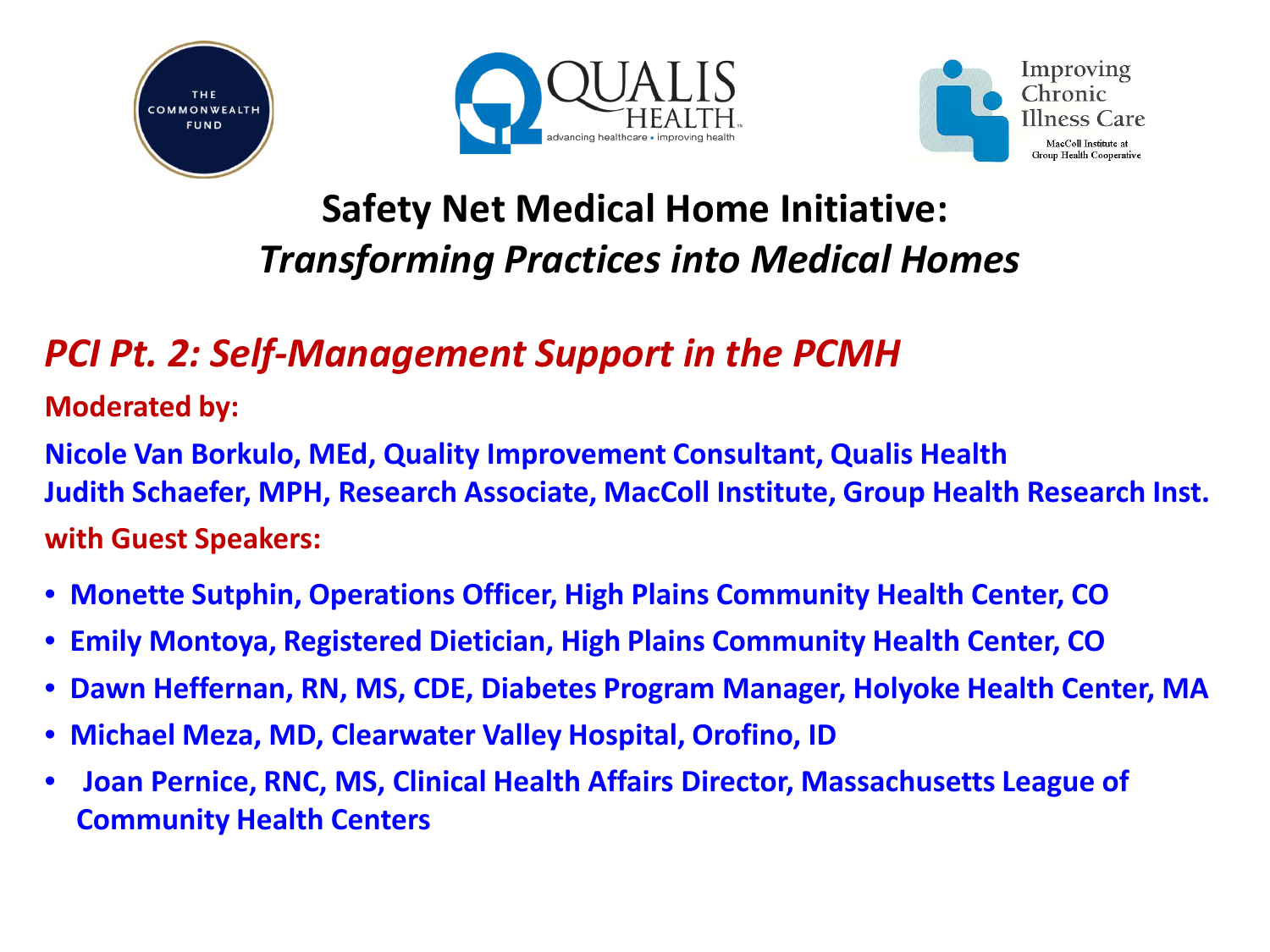# HIGH PLAINS COMMUNITY HEALTH

Monette Sutphin, Operations Officer

Emily Montoya, Registered Dietician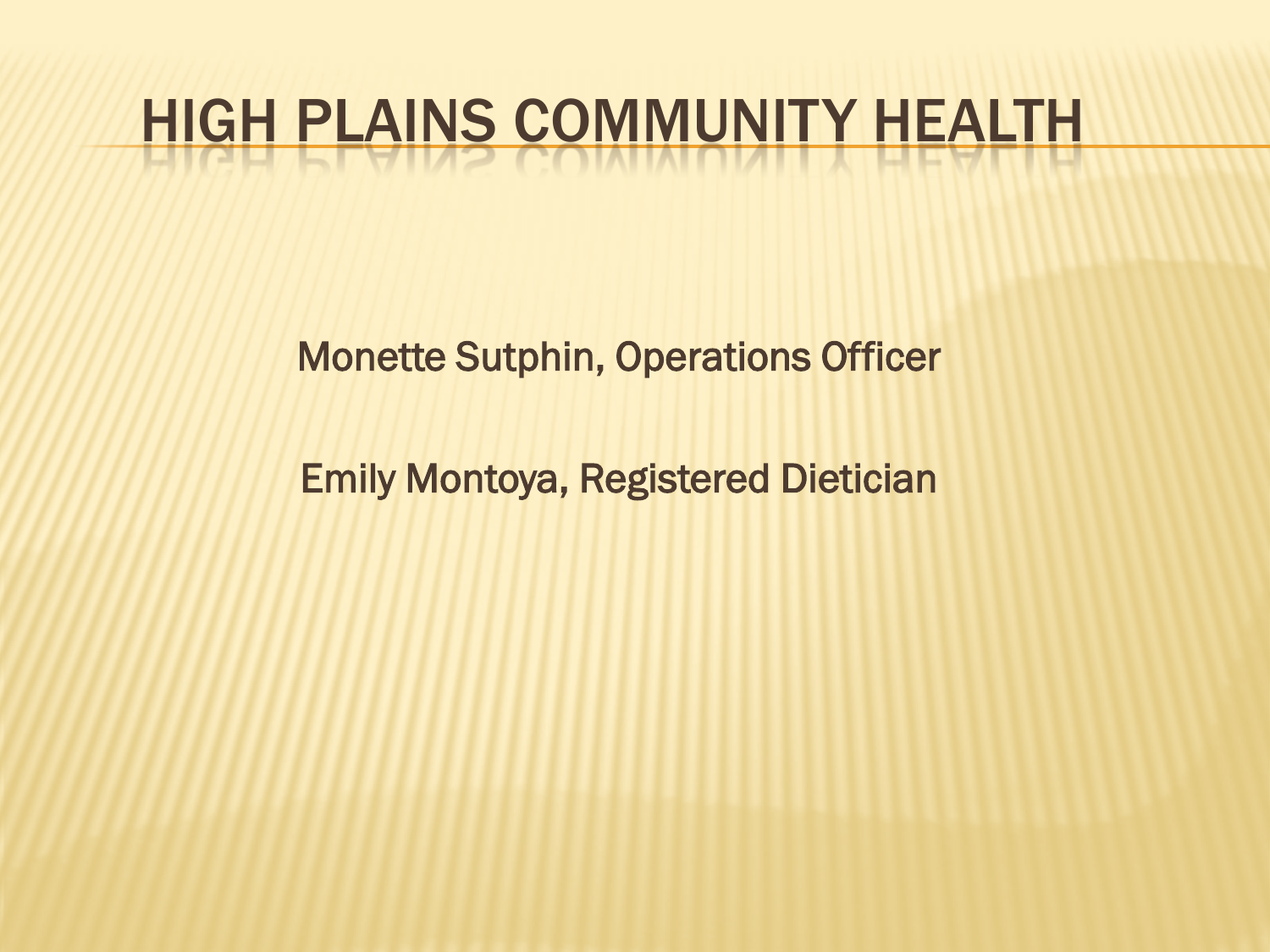# HIGH PLAINS COMMUNITY HEALTH

- Rural, agriculture area in SE Colorado
- **x** In 2009, served 7,814 patients / 27,878 visits
- 3 MD's, 4 mid-levels, 2 dentists, 2 hygienists
- **\* Have been involved in HD** Collaboratives since 1999
- Office redesign 2002
- Patient facilitators & cross-training

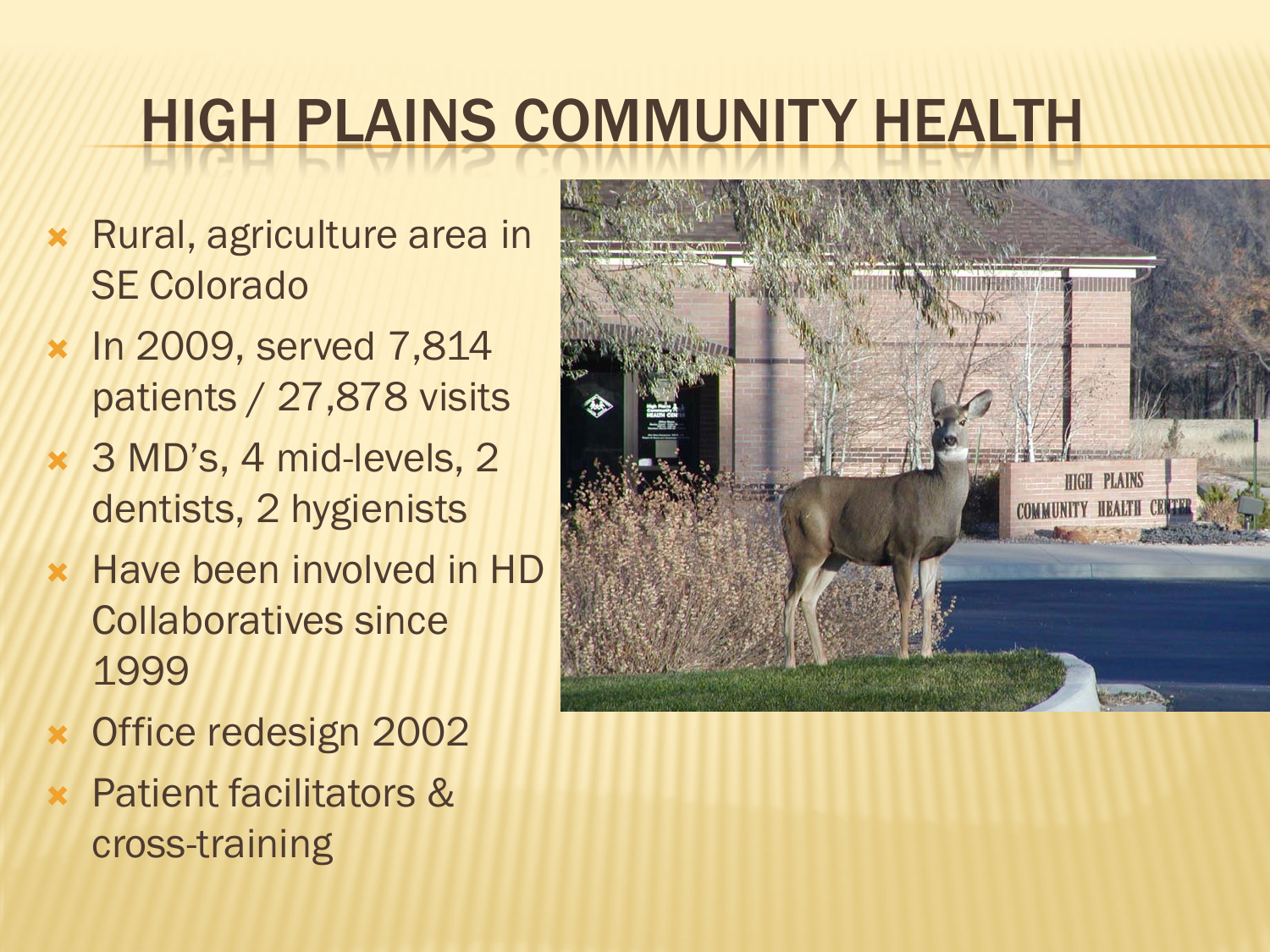### WHY HEALTH COACHES?

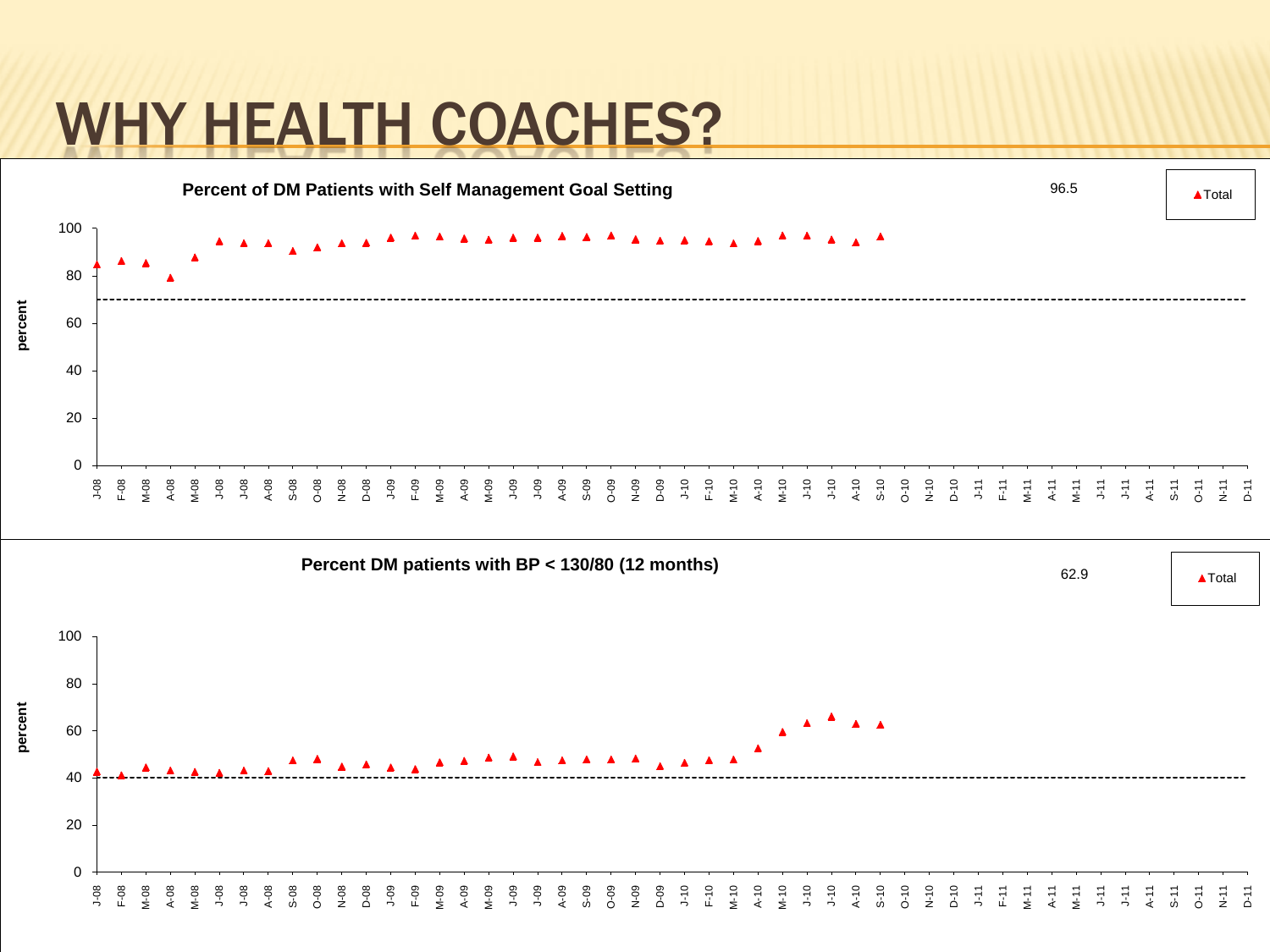### FUNDING, RECRUITMENT, & TRAINING

- 2 funding sources:
	- Federal: HRSA Outreach grant
	- + State: Office of Health Disparities grant
- **\* Recruitment: growing our own experts**
- $\ast$  Training:
	- + Motivational Interviewing
	- Consistent messaging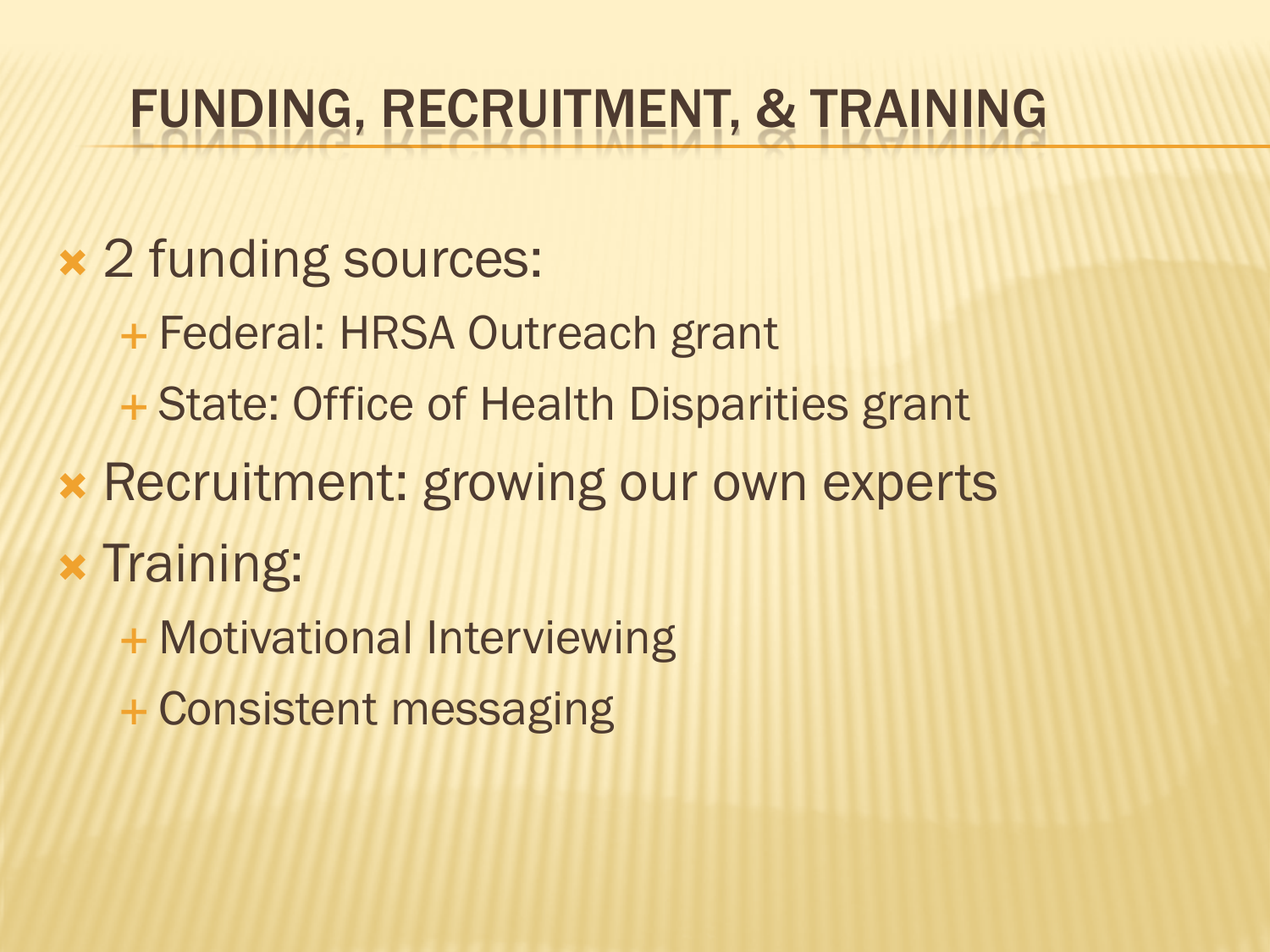## ROLE OF A HEALTH COACH

**\* Health coach interaction initiated by provider** 

- Provider communicates with HC—provides some focus for the interaction.
- Patient Centered:
	- What is the one thing you would really like to work on right now to improve your health?
	- What is the hardest part about taking care of your diabetes right now?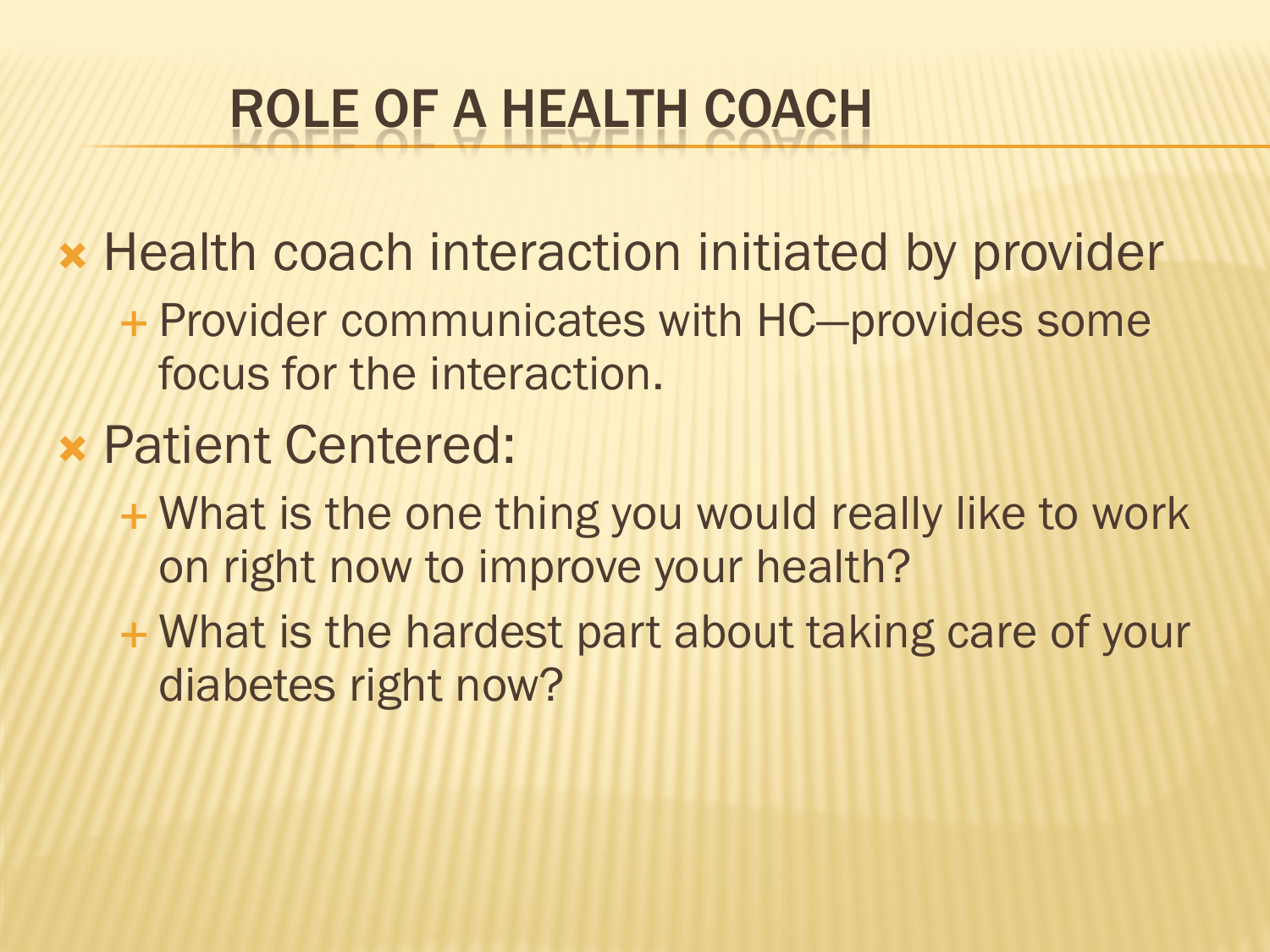## ROLE OF A HEALTH COACH

- Collaborate to set Self-Management Goal
- **x Create action plan**
- Assess barriers
- Connect to clinic and community resources
- Support change: follow-up
- Provide patient education and skill building